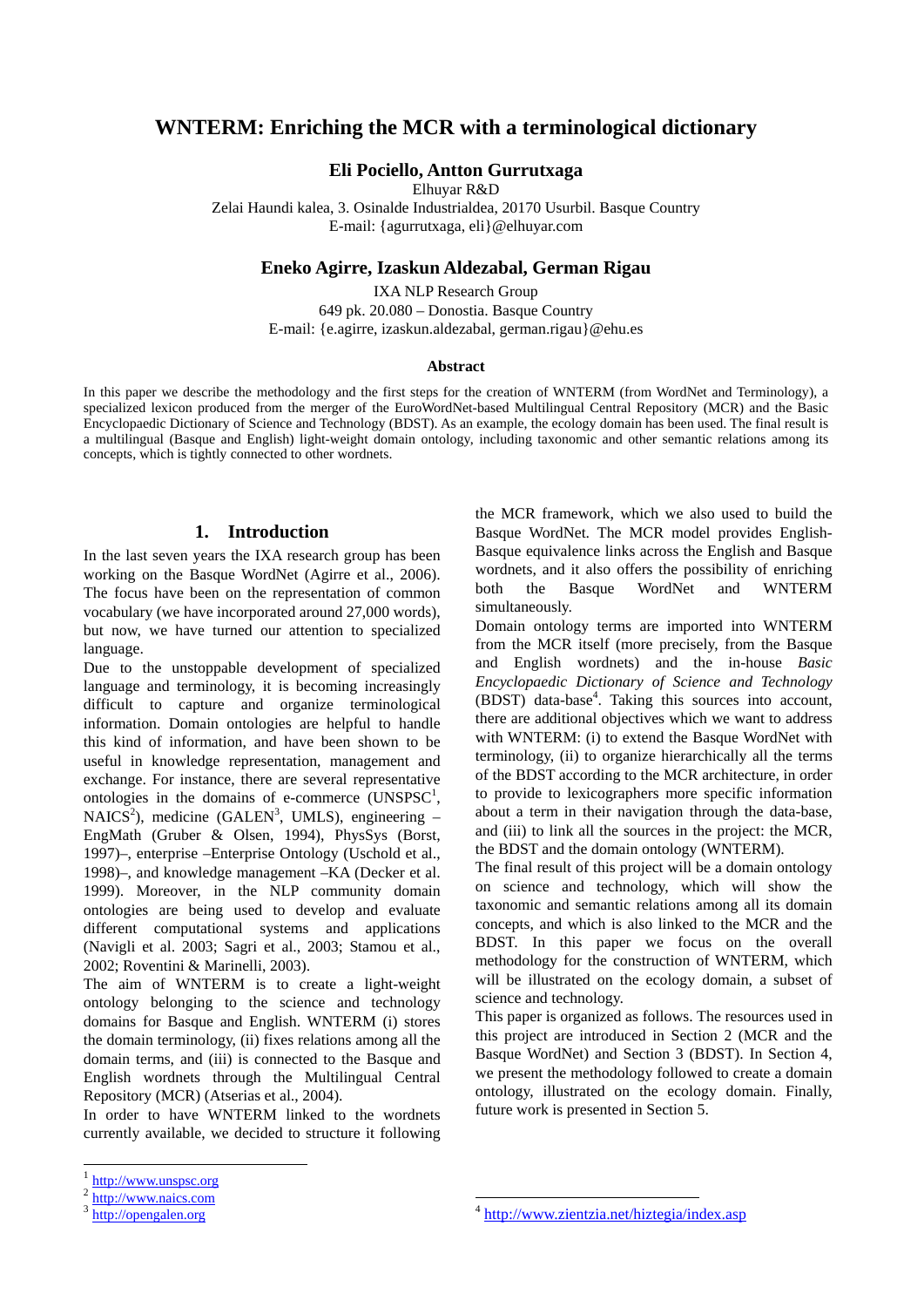# **2. The Multilingual Central Repository**

The Multilingual Central Repository (MCR)<sup>5</sup>follows the model proposed by the EuroWordNet project<sup>6</sup>. EuroWordNet (Vossen, 1998) is a multilingual semantic lexicon with wordnets for several European languages, which are structured as the Princeton WordNet (Fellbaum, 1998).

 It groups each languages' words into sets of synonyms called synsets, and records various semantic relations (such as hypernymy, hyponymy, meronymy, holonymy) between these synonym sets forming a hierarchy. Each of these synsets corresponds to a lexical concept and many have a textual gloss which often provides an explanation of what this concept represents.

The MCR (Atserias et al., 2004) is a result of the 5th Framework Meaning project<sup>7</sup> (Rigau et al., 2003). The MCR integrates in the same EuroWordNet framework wordnets from five different languages, including Spanish, Italian, Catalan and Basque (together with six English WordNet versions).

The wordnets are currently linked via an Inter-Lingual-Index (ILI) allowing the connection from words in one language to translation equivalent words in any of the other languages. In that way, the MCR constitutes a natural multilingual large-scale linguistic resource for a number of semantic processes that need large amount of multilingual knowledge to be effective tools. For instance, the English synset {*party, political\_party*} is linked through the ILI to the Basque synset {*partidu, partidu\_politiko, alderdi\_politiko, alderdi*}.

The MCR also integrates the latest version of the WordNet Domains (Magnini & Cavaglià, 2000), new versions of the Base Concepts and the Top Concept Ontology (Álvez et al., 2008), and the SUMO ontology (Niles & Pease, 2001). The current version of the MCR contains 934,771 semantic relations between synsets, most of them acquired by automatic means. This represents almost four times larger than the Princeton WordNet (235,402 unique semantic relations in WordNet 3.0).

Although these resources have been derived using different WordNet versions, using the technology for the automatic alignment of wordnets (Daudé et al.,  $2001$ )<sup>8</sup>, most of these resources have been integrated in the MCR maintaining the compatibility among all the knowledge resources which use a particular WordNet version as a sense repository.

MCR was developed based on WordNet 1.6 version. However, for this project we have moved the MCR to the latest WordNet version (3.0), because WordNet 3.0 has a higher amount of terminology than the 1.6. The result of the automatic mapping was manually corrected.

We will now present WordNet domains and the Basque WordNet.

## **2.1 WordNet Domains**

WordNet Domains<sup>9</sup> (Magnini & Cavaglià, 2000) is a lexical resource where the synsets have been annotated semi automatically with one or more domain labels. These domain labels are organized hierarchically. These labels group meanings in terms of topics or scripts, e.g. *Transport*, *Sports*, *Medicine*, *Gastronomy*. which were partially derived from the Dewey Decimal Classification. The version we used in these experiments is a hierarchy of 171 Domain Labels associated to WordNet 1.6. Information brought by Domain Labels is complementary to what is already in WordNet. First of all Domain Labels may include synsets of different syntactic categories: for instance *Medicine* groups together senses from nouns, such as *doctor* and *hospital*, and from verbs such as *to operate*. Second, a Domain Label may also contain senses from different WordNet subhierarchies. For example, *Sport* contains senses such as *athlete* deriving from *person*, *game equipment* from *artifact*, *sport* from *act*, and *playing* field from *location*.

## **2.2 The Basque WordNet**

The Basque WordNet $10$  was developed by the IXA research group<sup>11</sup> developed following the framework of WordNet (Fellbaum,  $1998$ )<sup>12</sup>, as well as on its multilingual counterparts EuroWordNet and the MCR.

The Basque WordNet has been constructed with the expand approach (Vossen, 1998), which means that the English synsets have been enriched with Basque variants. Besides, we also incorporate new synsets that exist for Basque but not for English.

Due to EuroWordNet and the MCR frameworks, the Basque WordNet is already linked to the Spanish, Catalan, English and Italian wordnets, and it can also be linked to any other wordnet tightly linked to the English WordNet.

Up to now, the Basque WordNet has been focused on general vocabulary leaving aside specialized language and terminology, and one of the goals of WNTERM is to enrich the Basque WordNet with terminological information. It currently contains 26,999 headwords, 33,302 synsets and 50,841 senses.

# **3. The Elhuyar Basic Dictionary of Science and Technology (BDST)**

The BDST is an specialized dictionary published on line by Elhuyar Foundation<sup>13</sup>. The BDST is designed as a terminological dictionary; thus, each concept is represented in a terminological record, which includes all the information relating to that concept: the terms

<sup>&</sup>lt;sup>5</sup> http://adimen.si.ehu.es/cgi-

bin/wei5/public/wei.consult.perl<br>
<sup>6</sup> http://www.illc.uva.nl/EuroWordNet/<br>
<sup>7</sup> http://www.lsi.upc.edu/~nlp/meaning<br>
<sup>8</sup> http:// www. lsi. upc.edu/~nlp/web/index.php?option= com\_content&task=view&id=21&Itemid=57

<sup>9&</sup>lt;br>http://wndomains.itc.it/wordnetdomains.html

 $10$  ixa2.si.ehu.es/mcr/wei.html

<sup>11</sup> http://ixa.si.ehu.es

 $\frac{12 \text{ http://wordnet.princeton.edu/13}}{www.elhuyar.org}$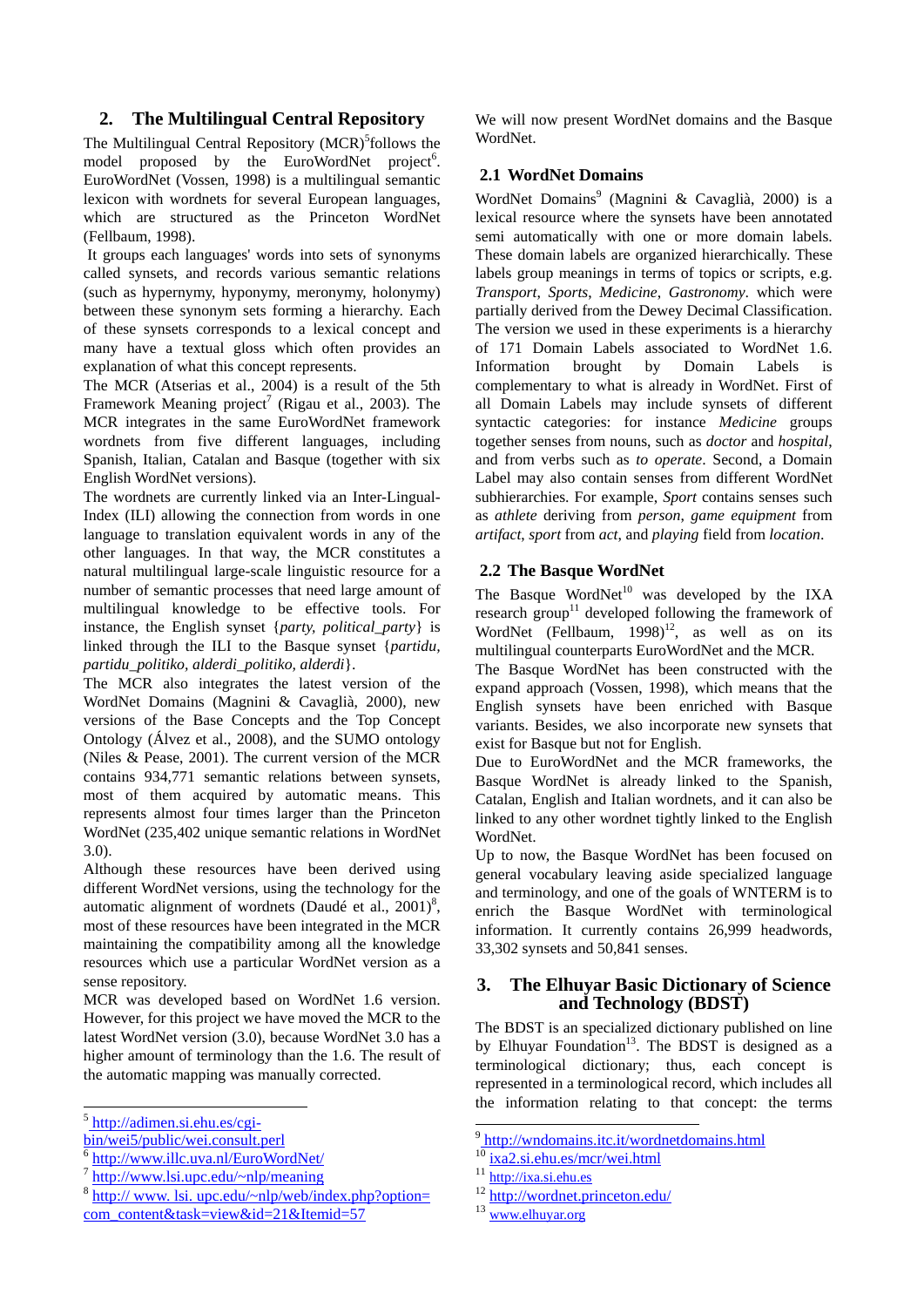(descriptors) that convey the concept, the definition, the domain(s), etc. One concept can be related to several domains. The BDST includes concepts of several areas of Science and Technology. The current amount of concepts is 15,627 belonging to the following knowledge areas or domains. For instance, there are 353 concepts in the ecology domain.

| Aeronautics              | 333   | Geography          | 124    |
|--------------------------|-------|--------------------|--------|
| Agriculture              | 474   | Geology            | 661    |
| Anatomy                  | 7051  | Mathematics        | 603    |
| Anthropology             | 20 I  | Medicine           | 2,207  |
| Architecture             |       | 112 Metallurgy     | 356    |
| Astronomy                |       | 196 Meteorology    | 435    |
| Astronautics             | 31    | Mycology           | 138    |
| Biochemistry             | 698   | Microbiology       | 109    |
| <b>Biology</b>           | 711   | Mineralogy         | 260    |
| <b>Botanic</b>           |       | 1,606 Motoring     | 81     |
| <b>Building Industry</b> | 212   | Palaeontology      | 36     |
| Chemistry                | 1.490 | Photography        | 51     |
| Computer Science         | 392   | Physics            | 827    |
| Ecology                  | 353   | Technology         | 790    |
| Electricity              | 220   | Telecommunications | 127    |
| Electronics              | 55    | Zoology            | 2,152  |
| General                  | 40    | Not classified     | 267    |
| Genetics                 | 156   | TOTAL              | 17,028 |

Table 1: Current figures and domain classification of the BDST concepts.

The BDST includes terms in four languages: English, Spanish, French, and Basque. There is no semantic relations between concepts.

The BDST is an ongoing project. The objectives for 2008 are to include 10,000 new concepts in the dictionary. One of the most relevant term sources is the Corpus of Science and Technology (Alegria et al., 2007), a 7,6 million words corpus tagged by hand with morphosyntactic information<sup>14</sup>. Erauzterm (Alegria et al., 2004) was used to extract automatically the terms from the corpus. Further developments of the BDST are directly related to the results of WNTERM, as far as the establishment of relations between concepts is a promising task that would enrich the dictionary and enhance its value for users.

# **4. A methodology for the construction of WNTERM**

In this section, we will describe the steps for the construction of WNTERM. We first compare the two resources, with special attention to the relation between the domain labels used in each resource, and an automatic analysis of the different cases found. In the following steps we select and structure the concepts and terms to be added to WNTERM. We will illustrate the steps with data from the ecology domain.

## **4.1 Comparison of both sources**

The first step has been the comparison between both sources (the MCR and the BDST) in order to measure the amount of terms in each resource (and their overlap) taking into account the domain information across both resources. For this comparison an automatic procedure has been used, and the result have been qualitatively analyzed.

In order to carry out this comparison, the first step has been the manual mapping of the domain labels of both resources.

### **4.1.1 Manual mapping of domain labels**

As we have mentioned in Sections 2 and 3, concepts of the MCR and the BDST have a domain label. However, each of these sources has a different domain classification. In the MCR there are 171 domains labels which are organized hierarchically (for instance, *cinema*, *radio, post, tv, telegraphy* and *telephony* are subdomains of *telecommunications).* BDST has 34 flat domain labels. As domain information is required to measure the overlap of concepts between both resources, we have manually mapped the 171 domain labels of the MCR to the 34 domain labels of the BDST. From the BDST domains 18 have been mapped to a single MCR domain, and 16 have been related to one or more domain labels of the MCR (e.g. *telecommunications* to *cinema*, *radio*, *post*, *tv*, *telegraphy*, *telephony*). Regarding MCR domains, 64 have been mapped to a single BDST domain, but 20 have been mapped to more than one (e.g. *topography* to *geography*, *geology* and *town planning* to *architecture*, *building*). 87 of the MCR domains have not been mapped to any BDST domain because of their high degree of specification (*fencing*, *paranormal*, *numismatics*), or because the BDST have not been enriched with these fields yet (*religion*, *sport*, *gastronomy*).

### **4.1.2 Automatic comparison and the resulting casuistry**

We performed an automatic analysis of the relation between the MCR and the BDST. We checked for overlaps of terms in each resource (both in English and Basque). If the term is found in both resources, we analyze whether the domain labels can be mapped (according to the domain mapping we described in the previous sections).

The results of this comparison have been tagged using the codes described in Table 2.

l

<sup>&</sup>lt;sup>14</sup> www.ztcorpusa.net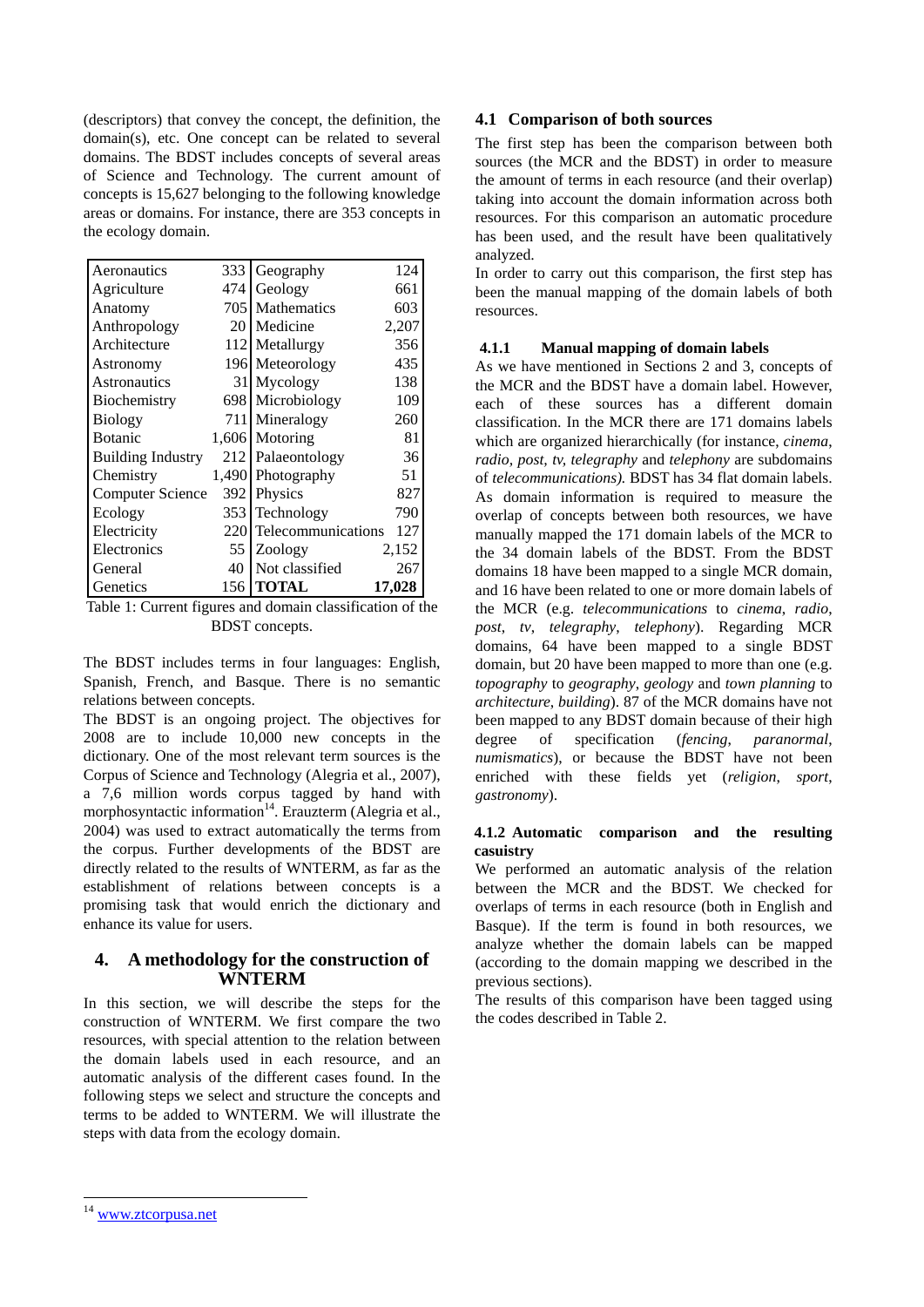| Codes   | <b>Description</b>                               |
|---------|--------------------------------------------------|
| $1 - 0$ | The term is in the MCR but it is not in the BDST |
| $1 - 1$ | The term is both in the MCR and the BDST         |
| $1 - 2$ | The term is both in the MCR and the BDST,        |
|         | but they have different domains                  |
|         | The term is only in the MCR, but there is one    |
| $1 - 3$ | synonym of this term in the BDST and they have   |
|         | the same domain label                            |
|         | The term is only in the MCR, and there is one    |
| $1 - 4$ | synonym of this term in the BDST but they have   |
|         | not the same domain label                        |
| $0 - 1$ | The term is in the BDST but it is not in the MCR |
| $1 - 1$ | The term is both in the BDST and the MCR         |
| $2 - 1$ | The term is both in the BDST and the MCR,        |
|         | but they have different domains                  |
|         | The term is only in the BDST, but there is one   |
| $3 - 1$ | synonym of this term in the MCR and they have    |
|         | the same domain label                            |
|         | The term is only in the BDST, and there is one   |
| $4 - 1$ | synonym of this term in the MCR but they have    |
|         | not the same domain label                        |

Table 2: Codes used in the automatic procedure.

## **4.1.3 First conclusions of the comparison**

Table 3 shows the results of the automatic comparison. There are 51,469 overlapped terms in English and 26,379 in Basque. Therefore, as we expected, the overlap between the Basque WordNet and the BDST is smaller. As we have already mentioned, this is due to the fact that the Basque WordNet has focused on common vocabulary.

| <b>MCR-BDST</b> overlap |        |                                   |  |
|-------------------------|--------|-----------------------------------|--|
| <b>Overlap type</b>     |        | <b>English terms</b> Basque terms |  |
| $1 - 1$                 | 2,613  | 1,853                             |  |
| $1 - 2$                 | 18,591 | 12,190                            |  |
| $1 - 3$                 | 2,850  | 803                               |  |
| $1 - 4$                 | 16,572 | 4,447                             |  |
| $2 - 1$                 | 9,228  | 6,040                             |  |
| $3 - 1$                 | 130    | 59                                |  |
| $4 - 1$                 | 1,485  | 987                               |  |
| <b>TOTAL</b>            | 51,469 | 26,379                            |  |

Table 3: Overlap between terms of the MCR and the **BDST.** 

Note that we applied a strict string match among terms. This means that often the same term is written in similar but different ways in both resources. For instance, the BDST has *videotape*, *vanilla plant*, *goldfish* and *desertization* while the MCR contains very similar terms like *video tape*, *vanilla* and *gold-fish*, or a synonym like *desertification*. The numbers in Table 3 correspond to this strict term match, and thus, they are an underestimation of the potential overlap between the MCR and the BDST. In the next section, we will see that a manual review of the 0-1 and 1-0 pairs allows to detect us this false mismatches.

Table 3 also shows that most of the overlapped terms have different domain labels (45,876 in English and 23,664 in Basque). These terms must be previously checked by hand because some of them may not refer to the same concept. For instance, the term *horn* has been marked in the automatic comparison as 1-2, that is, this term is both in the MCR and in the BDST, but they have different domains. In the MCR the term *horn* can belong to the domain of *anatomy* and in the BDST belongs to *zoology*, both referring to the same concept (*one of the bony outgrowths on the heads of certain ungulates*). On the other hand, there is another *horn* in the MCR belonging to the *transport* domain (*a device on an automobile for making a warning noise*) which has nothing to do with the BDST term from *zoology*. Therefore, once more, these numbers are an underestimation of the potential overlap between the MCR and the BDST.

| <b>Domain</b>            | <b>English terms</b> | <b>Basque terms</b> |
|--------------------------|----------------------|---------------------|
| Medicine                 | 1,111                | 1,592               |
| Chemistry                | 1,085                | 994                 |
| Zoology                  | 465                  | 1,141               |
| Biochemistry             | 459                  | 228                 |
| <b>Botanics</b>          | 374                  | 775                 |
| Geology                  | 332                  | 417                 |
| <b>Computer Science</b>  | 329                  | 368                 |
| Meteorology              | 311                  | 366                 |
| Metallurgy               | 310                  | 321                 |
| <b>Biology</b>           | 308                  | 482                 |
| Technology               | 287                  | 386                 |
| Physics                  | 274                  | 460                 |
| Aeronautics              | 266                  | 291                 |
| Anatomy                  | 244                  | 468                 |
| Ecology                  | 211                  | 245                 |
| Mathematics              | 203                  | 325                 |
| Agriculture              | 197                  | 177                 |
| Telecommunications       | 138                  | 135                 |
| Mineralogy               | 129                  | 206                 |
| Genetics                 | 97                   | 45                  |
| Electricity              | 74                   | 123                 |
| <b>Building Industry</b> | 62                   | 97                  |
| <b>Astronautics</b>      | 37                   | 95                  |
| Motoring                 | 36                   | 40                  |
| Microbiology             | 33                   | 81                  |
| Architecture             | 29                   | 51                  |
| Mycology                 | 25                   | 90                  |
| Geography                | 24                   | 31                  |
| Photography              | 15                   | 26                  |
| Palaeontology            | 9                    | 23                  |
| General                  | 6                    | 7                   |
| <b>TOTAL</b>             | 7,480                | 10,086              |

Table 4: Number of English and Basque terms missing in the MCR with comparison to the BDST, organized by BDST domains and ordered according to the number of English missing terms.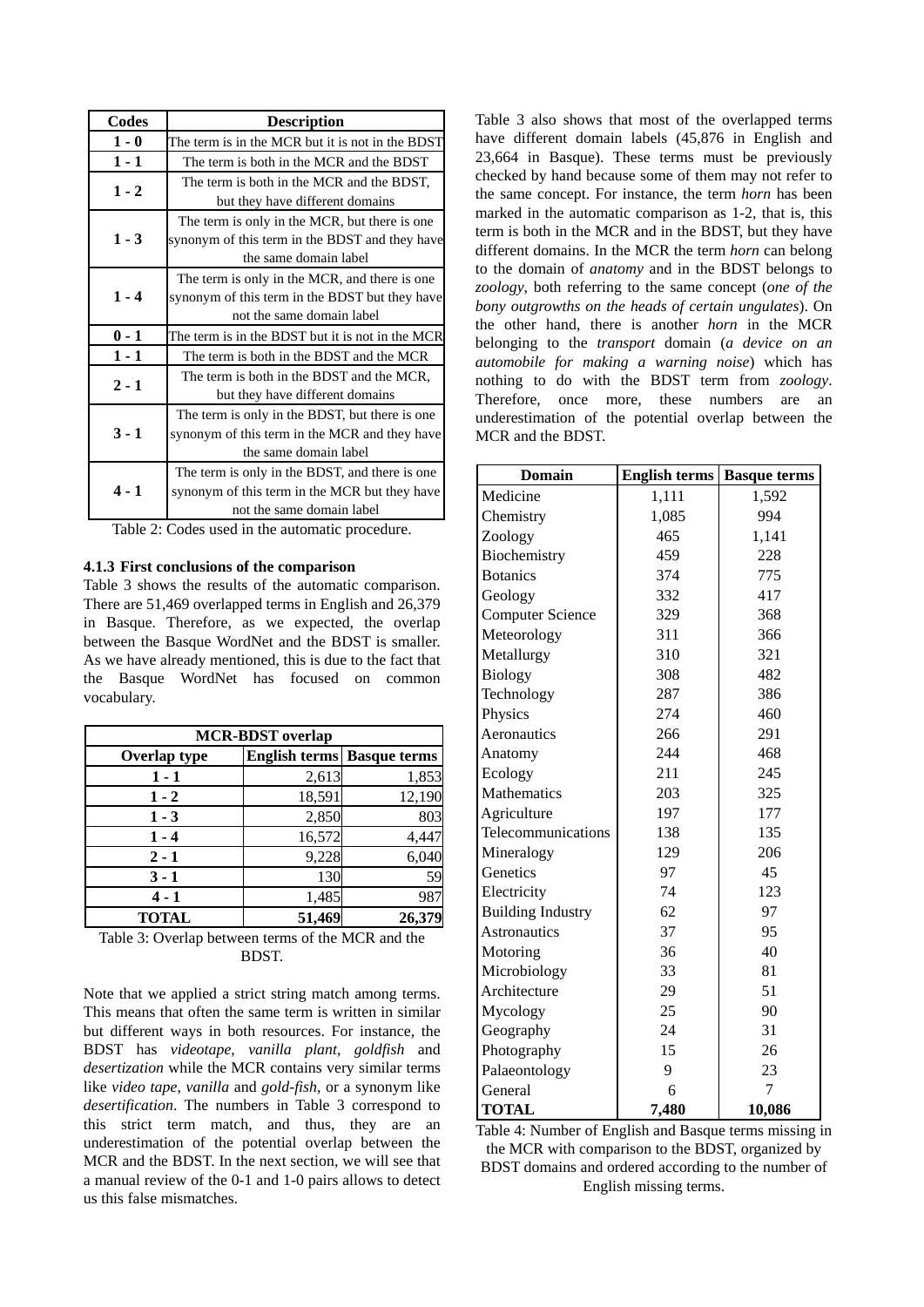The comparison between both resources showed that the MCR contains many English words which are missing from the BDST (80,119 in English and 7,541 thousand in Basque), and that the number of terms missing from the MCR which are covered in the BDST is smaller  $(7,480)$ in English). This is not surprising, as the BDST focuses on just science and technology related terms.

In any case, besides the construction of WNTERM itself, the cross-enrichment of both resources is significant, as both of them benefit from the information contained in the other.

In the next subsections we will illustrate the methodology to build WNTERM on the terms from a single domain. Table 4 shows that the terms from BDST of the medicine domain are those that could benefit the MCR most. However, the chosen domain is that of ecology, mainly because it is related to the KYOTO project<sup>15</sup>, where we take part and which is focused on environmental issues.

#### **4.2 Selection of concepts**

In this step, we select the concepts that are going to be added to WNTERM. We focus on English (because the Basque WordNet is a subset of the English WordNet, and the Basque and English BDST are equivalent), and on the ecology domain. The idea is to take as basis the concepts (synsets) already in the MCR, and add all of them to WNTERM. If new concepts exist in the BDST, they are also added to WNTERM and manually linked to their corresponding superclass (hypernym).

All the concepts in the MCR tagged with the ecology domain label, irrespective of their presence in the BDST, have been copied to WNTERM. In other words, those terms of the MCR tagged with the codes 1-0, 1-1, 1-3 and 3-1 have been directly added to WNTERM. Note that terms tagged with 1-2 and 1-4 have been ignored for the time being, because, as we said in section 4.1.3, these terms, having different domain labels from those in the BDST, must be previously checked by hand to confirm whether they refer to the same concept.

We then have turned our attention to those concepts in the BDST not present in the MCR (those marked as 0-1). We first have examined term matching problems (see examples in section 4.1.3). If we think two terms are the same, and if the concept behind the term was not already in WNTERM, the relevant concept is copied to WNTERM. If the term corresponds to a concept which was not in the MCR, this has been copied to WNTERM, and a link to its hypernym in the Interlingual Index of the MCR added. The result of this additions can be seen in Figure 1, where concepts in bold correspond to those coming from ths BDST and those in italics to their hypernyms.

| <b>Term</b><br>values | <b>WNTERM</b><br>concepts | <b>Noun</b>                 | Adj. | <b>Verb</b> |
|-----------------------|---------------------------|-----------------------------|------|-------------|
| $1 - 0$               |                           |                             |      |             |
| $1 - 1$               | 2                         | 2                           |      |             |
| $1 - 3$               | 2                         | $\mathcal{D}_{\mathcal{L}}$ |      |             |
| $3 - 1$               | 94                        | 89                          |      |             |
| <b>Revised 0-1</b>    | 116                       | 80                          | 34   | 2           |
| <b>TOTAL</b>          | 222                       | 180                         | 40   | 2           |

Table 5: Figures of the ecology domain concepts in the WNTERM.

Table 5 shows the final amount of concepts included in WNTERM. As it can be seen most of the concepts are nominal (222). Adjectives have been also added (40) but due to the fact they can also function as nouns (e.g. *mutant(s)*, *perennial(s)*), we have given special attention to their inclusion in WNTERM. For the time being, we have focused on the *Elhuyar Basque Dictionary* to decide their category. However, we would like to study the possibility of introducing these concepts twice (both as nominal and as adjectival) and relating them with the MCR *XPOS\_EQ\_near\_synonymy* relation. This relation is used when a meaning matches multiple ILI-records simultaneously (in this case, a noun and an adjective), or when there is some doubt about the precise mapping.

#### **4.3 Selection of terms**

The third step corresponds to the terms. Both English and Basque terms have been automatically added from the MCR and the BDST to their corresponding concepts of WNTERM. As we have already detected the relevant concepts in the previous section, we just look up the terms for those concepts in the two resources, and copy them to WNTERM.

|                              | <b>MCR</b> |               | <b>BDST</b>    |               |
|------------------------------|------------|---------------|----------------|---------------|
| <b>Term values   English</b> |            | <b>Basque</b> | <b>English</b> | <b>Basque</b> |
| $1 - 0$                      | 22         |               |                |               |
| Revised 0 - 1                |            |               | 160            | 143           |
| $1 - 1$                      |            |               |                |               |
| $1 - 3$                      |            |               |                |               |
| $3 - 1$                      |            |               |                |               |
| <b>TOTAL</b>                 | 31         | 10            | 165            | 150           |

Table 6: Figures of ecology domain terms in the WNTERM.

Table 6 shows the amount of terms added from the MCR and the BDST in WNTERM.

 Finally, in the case of Basque, some gaps have been automatically detected, and therefore, Basque variants have been added by hand.

#### **4.4 Structure the domain ontology**

Finally, the hypernymy links have been used to structure the hierarchy of concepts in the domain ontology, i.e. we have used the hypernymy tree of WordNet to hierarchically organize the terms, plus the hypernym links for the new concepts that we added by hand in the previous section. Irrelevant splits in the hierarchy can be automatically detected and deleted (Vossen, 2001).

l <sup>15</sup> http://www.kyoto-project.eu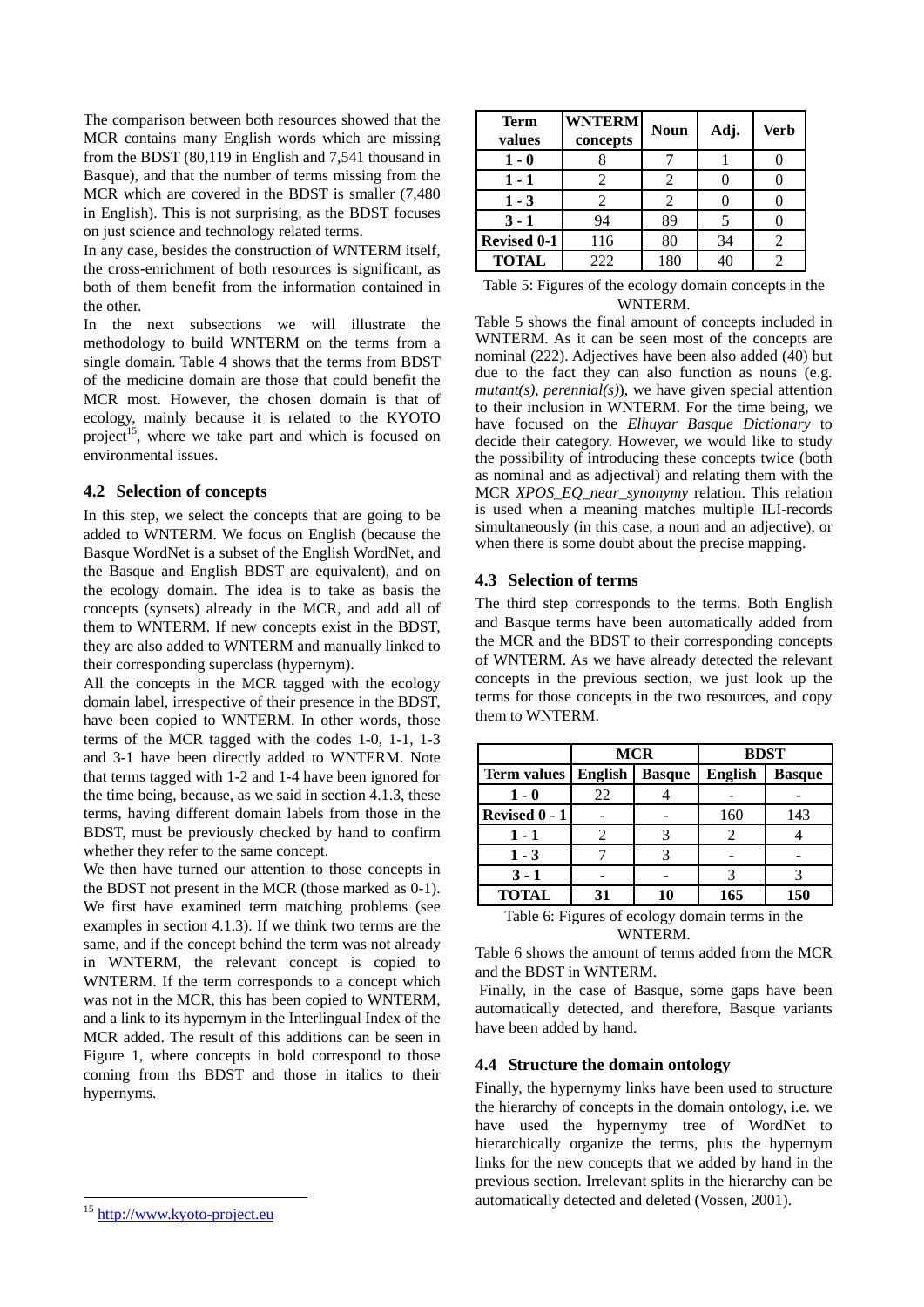

Figure 1: Subhierarchy of WNTERM, with terms added from the BDST (in bold) and their hypernym links in the MCR (in italics).

Later on, and in case the domain experts deem it necessary, the hierarchy can be changed to suit the particularity of the domain. Alternatively to WordNet hierarchy, SUMO or Top Ontology (both of which are linked to WordNet synsets in the MCR) can also be used, depending on the user needs.

As a result, a new wordnet (more precisely, an ecological domain ontology) has been constructed with its own set of concepts and relations, which is linked to the rest of wordnets via the ILI.

## **5. Conclusions and future work**

In this paper we have presented the construction methodology of WNTERM, a science and technology light-weight ontology based on the MCR architecture which has been built with the combination of the Basque and English wordnets and the BDST. The construction methodology has been illustrated on the ecology domain. The final result is a multilingual (Basque and English) light-weight domain ontology, including taxonomic and other semantic relations among its concepts, which is tightly connected to the English WordNet 3.0 and other wordnets. The study also reveals that both wordnets and the BDST are mutually enriched in the process.

In the future, we would like to reorganize the hierarchy coming from the MCR, that is, to design the terminological hierarchical organization according to the criteria of domain experts (lexicographers working on

the BDST). We also want to develop a semi-automatic framework based on domain corpora (Vossen, 2001), in order to speed up the construction of other domain ontologies. WNTERM will be used as the evaluation benchmark for the automatic procedures.

## **Acknowledgements**

We would like to thank Mari Susperregi and Pili Lizaso who have collaborated in this research. Eli Pociello has a grant from the Provincial Council of Gipuzkoa. Part of this work has been funded by the European Commission (KYOTO, ICT-2007-211423) and the Education Ministry (KNOW, TIN2006-15049-C03-01).

#### **References**

- Agirre, E., Aldezabal, I., Etxeberria, J., Izagirre, E., Mendizabal, K., Quintian, M. & Pociello, E. (2006). A methodology for the joint development of the Basque WordNet and Semcor. In *Proceedings of the 5th International Conference on Language Resources and Evaluations (LREC).* Genoa (Italy).
- Alegria, I., Areta, N., Artola, X., Díaz de Ilarraza, A., Ezeiza, N., Gurrutxaga, A., Leturia, I. & Sologaistoa, A. (2007). ZT Corpus: Annotation and tools for Basque corpora. In *Corpus Linguistics 2007.*  Birmingham (England).
- Alegria, I., Gurrutxaga, A., Lizaso, P., Saralegi, X., Ugartetxea, S. & Urizar, R. (2004). A Xml-Based Term Extraction Tool for Basque. In *LREC2004: 4th International Conference On Language Resources And Evaluation.* Lisbon (Portugal).
- Álvez, J., Atserias, J. , Carrera, J., Climent, S., Oliver, A. & Rigau, G. (2008). Consistent annotation of EuroWordNet with the Top Concept Ontology. In *Proceedings of The 4th Global Wordnet Association Conference*. Szeged (Hungary).
- Atserias, J., Villarejo, L., Rigau, G., Agirre, E., Carroll, J., Magnini, B. & Vossen, P. (2004). The MEANING Multilingual Central Repository. In *Proceedings of the*